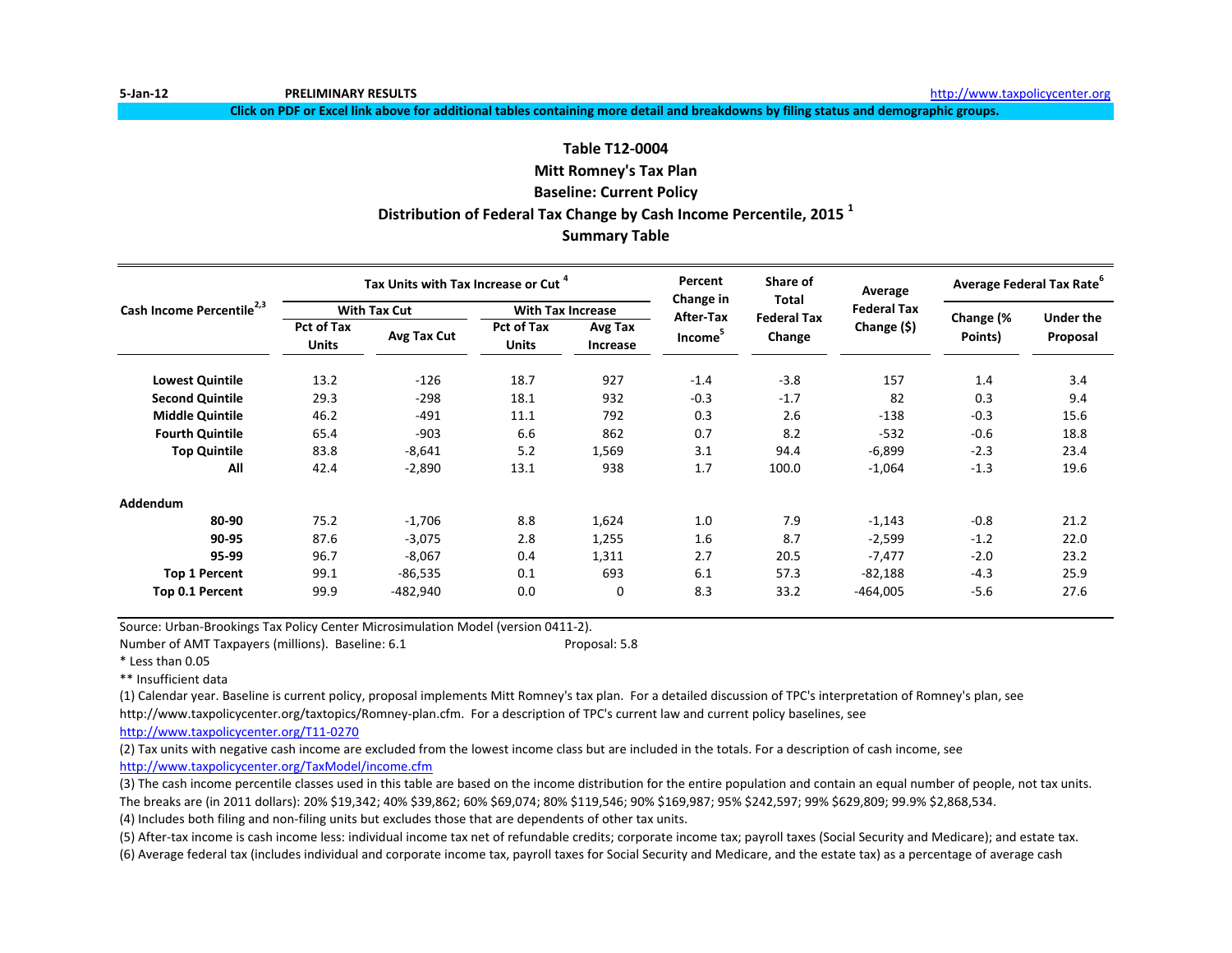### **Detail Table Table T12-0004 Mitt Romney's Tax Plan Baseline: Current Policy Distribution of Federal Tax Change by Cash Income Percentile, 2015 <sup>1</sup>**

| Cash Income Percentile <sup>2,3</sup> | Percent of Tax Units <sup>4</sup> |                             | <b>Percent Change</b>               | <b>Share of Total</b>        | <b>Average Federal Tax Change</b> |         | <b>Share of Federal Taxes</b> |                              | Average Federal Tax Rate <sup>6</sup> |                              |
|---------------------------------------|-----------------------------------|-----------------------------|-------------------------------------|------------------------------|-----------------------------------|---------|-------------------------------|------------------------------|---------------------------------------|------------------------------|
|                                       | With Tax Cut                      | <b>With Tax</b><br>Increase | in After-Tax<br>Income <sup>3</sup> | <b>Federal Tax</b><br>Change | <b>Dollars</b>                    | Percent | Change (%<br>Points)          | <b>Under the</b><br>Proposal | Change (%<br>Points)                  | <b>Under the</b><br>Proposal |
| <b>Lowest Quintile</b>                | 13.2                              | 18.7                        | $-1.4$                              | $-3.8$                       | 157                               | 69.7    | 0.3                           | 0.6                          | 1.4                                   | 3.4                          |
| <b>Second Quintile</b>                | 29.3                              | 18.1                        | $-0.3$                              | $-1.7$                       | 82                                | 2.9     | 0.4                           | 4.2                          | 0.3                                   | 9.4                          |
| <b>Middle Quintile</b>                | 46.2                              | 11.1                        | 0.3                                 | 2.6                          | $-138$                            | $-1.6$  | 0.5                           | 11.0                         | $-0.3$                                | 15.6                         |
| <b>Fourth Quintile</b>                | 65.4                              | 6.6                         | 0.7                                 | 8.2                          | $-532$                            | $-2.8$  | 0.7                           | 19.0                         | $-0.6$                                | 18.8                         |
| <b>Top Quintile</b>                   | 83.8                              | 5.2                         | 3.1                                 | 94.4                         | $-6,899$                          | $-8.9$  | $-1.9$                        | 65.0                         | $-2.3$                                | 23.4                         |
| All                                   | 42.4                              | 13.1                        | 1.7                                 | 100.0                        | $-1,064$                          | $-6.3$  | 0.0                           | 100.0                        | $-1.3$                                | 19.6                         |
| Addendum                              |                                   |                             |                                     |                              |                                   |         |                               |                              |                                       |                              |
| 80-90                                 | 75.2                              | 8.8                         | 1.0                                 | 7.9                          | $-1,143$                          | $-3.5$  | 0.4                           | 14.8                         | $-0.8$                                | 21.2                         |
| 90-95                                 | 87.6                              | 2.8                         | 1.6                                 | 8.7                          | $-2,599$                          | $-5.3$  | 0.1                           | 10.6                         | $-1.2$                                | 22.0                         |
| 95-99                                 | 96.7                              | 0.4                         | 2.7                                 | 20.5                         | $-7,477$                          | $-7.9$  | $-0.3$                        | 16.1                         | $-2.0$                                | 23.2                         |
| <b>Top 1 Percent</b>                  | 99.1                              | 0.1                         | 6.1                                 | 57.3                         | $-82,188$                         | $-14.2$ | $-2.1$                        | 23.4                         | $-4.3$                                | 25.9                         |
| Top 0.1 Percent                       | 99.9                              | 0.0                         | 8.3                                 | 33.2                         | $-464,005$                        | $-16.8$ | $-1.4$                        | 11.2                         | $-5.6$                                | 27.6                         |

### **Baseline Distribution of Income and Federal Taxes by Cash Income Percentile, 2015 <sup>1</sup>**

| Cash Income Percentile <sup>2,3</sup> |                              | Tax Units <sup>4</sup> |                      | Pre-Tax Income      |                      | <b>Federal Tax Burden</b> | After-Tax Income     |                     | Average                                 |
|---------------------------------------|------------------------------|------------------------|----------------------|---------------------|----------------------|---------------------------|----------------------|---------------------|-----------------------------------------|
|                                       | <b>Number</b><br>(thousands) | Percent of<br>Total    | Average<br>(dollars) | Percent of<br>Total | Average<br>(dollars) | Percent of<br>Total       | Average<br>(dollars) | Percent of<br>Total | <b>Federal Tax</b><br>Rate <sup>6</sup> |
| <b>Lowest Quintile</b>                | 43,801                       | 25.9                   | 11,368               | 3.7                 | 225                  | 0.4                       | 11,143               | 4.5                 | 2.0                                     |
| <b>Second Quintile</b>                | 38,297                       | 22.7                   | 30,850               | 8.7                 | 2,818                | 3.8                       | 28,033               | 10.0                | 9.1                                     |
| <b>Middle Quintile</b>                | 33,246                       | 19.7                   | 56,491               | 13.8                | 8,955                | 10.5                      | 47,535               | 14.7                | 15.9                                    |
| <b>Fourth Quintile</b>                | 27,764                       | 16.4                   | 97,100               | 19.8                | 18,788               | 18.4                      | 78,312               | 20.2                | 19.4                                    |
| <b>Top Quintile</b>                   | 24,598                       | 14.6                   | 301,089              | 54.4                | 77,286               | 66.9                      | 223,804              | 51.1                | 25.7                                    |
| All                                   | 168,946                      | 100.0                  | 80,584               | 100.0               | 16,822               | 100.0                     | 63,762               | 100.0               | 20.9                                    |
| Addendum                              |                              |                        |                      |                     |                      |                           |                      |                     |                                         |
| 80-90                                 | 12,369                       | 7.3                    | 150,582              | 13.7                | 33,084               | 14.4                      | 117,498              | 13.5                | 22.0                                    |
| 90-95                                 | 6,040                        | 3.6                    | 213,273              | 9.5                 | 49,512               | 10.5                      | 163,760              | 9.2                 | 23.2                                    |
| 95-99                                 | 4,936                        | 2.9                    | 375,241              | 13.6                | 94,468               | 16.4                      | 280.773              | 12.9                | 25.2                                    |
| <b>Top 1 Percent</b>                  | 1,253                        | 0.7                    | 1,918,232            | 17.7                | 579,871              | 25.6                      | 1,338,361            | 15.6                | 30.2                                    |
| Top 0.1 Percent                       | 129                          | 0.1                    | 8,360,965            | 7.9                 | 2,770,182            | 12.5                      | 5,590,783            | 6.7                 | 33.1                                    |

Source: Urban-Brookings Tax Policy Center Microsimulation Model (version 0411-2).

Number of AMT Taxpayers (millions). Baseline: 6.1 Proposal: 5.8

\* Less than 0.05

(1) Calendar year. Baseline is current law, proposal implements Mitt Romney's tax plan. For a detailed discussion of TPC's interpretation of Romney's plan, see

http://www.taxpolicycenter.org/taxtopics/Romney-plan.cfm. For a description of TPC's current law and current policy baselines, see

[http://www.taxpolicycente](http://www.taxpolicycenter.org/T11-0270)r.org/T11-0270

(2) Tax units with negative cash income are excluded from the lowest income class but are included in the totals. For a description of cash income, see

[http://www.taxpolicycente](http://www.taxpolicycenter.org/TaxModel/income.cfm)r.org/TaxModel/income.cfm

(3) The cash income percentile classes used in this table are based on the income distribution for the entire population and contain an equal number of people, not tax units. The breaks are (in 2011 dollars): 20% \$19,342; 40% \$39,862; 60% \$69,074; 80% \$119,546; 90% \$169,987; 95% \$242,597; 99% \$629,809; 99.9% \$2,868,534.

(4) Includes both filing and non-filing units but excludes those that are dependents of other tax units.

(5) After-tax income is cash income less: individual income tax net of refundable credits; corporate income tax; payroll taxes (Social Security and Medicare); and estate tax.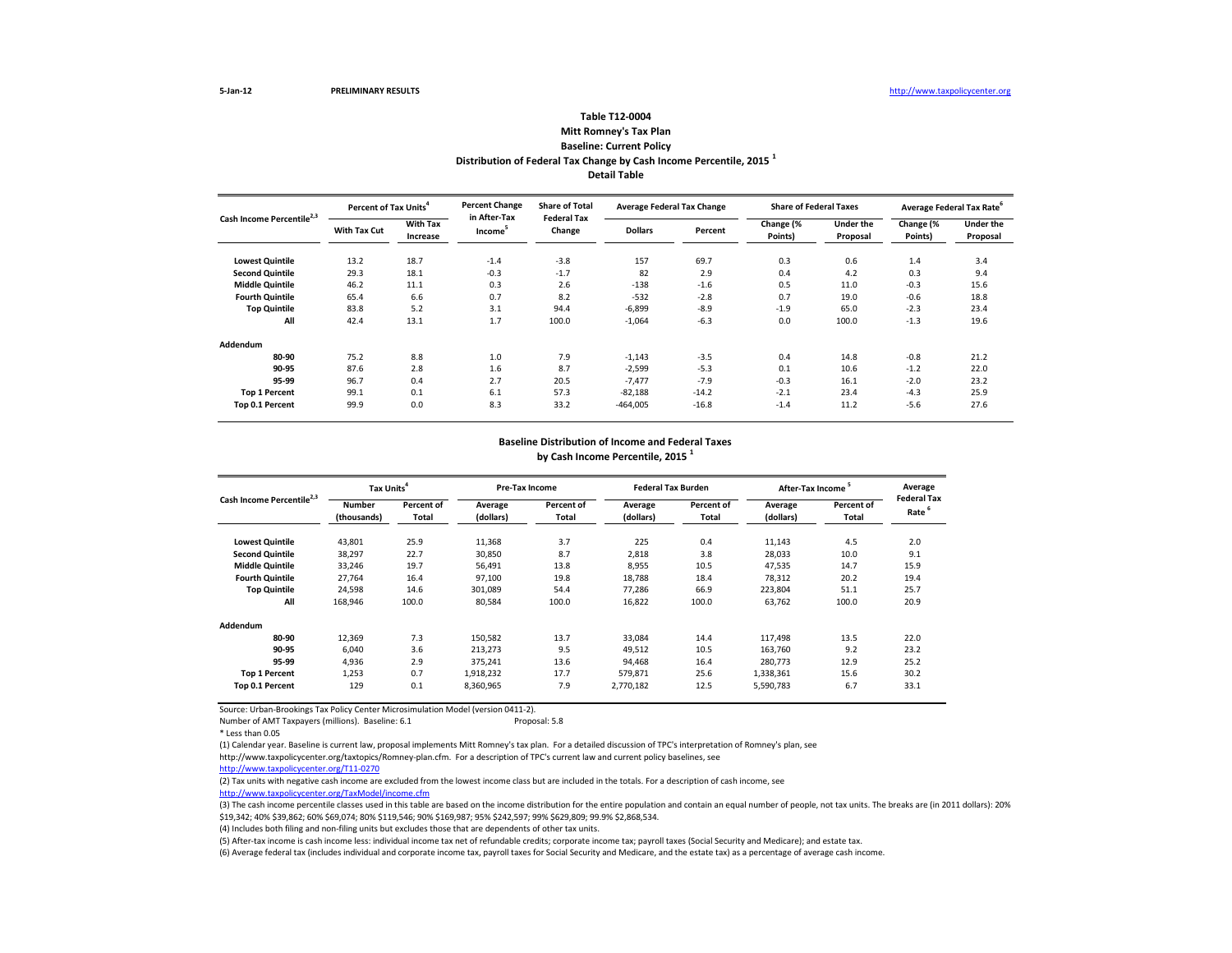### **Distribution of Federal Tax Change by Cash Income Percentile Adjusted for Family Size, 2015 <sup>1</sup> Detail Table Table T12-0004 Mitt Romney's Tax Plan Baseline: Current Policy**

| Cash Income Percentile <sup>2,3</sup> | Percent of Tax Units <sup>4</sup> |                             | <b>Percent Change</b>               | <b>Share of Total</b><br><b>Federal Tax</b> | <b>Average Federal Tax Change</b> |          | <b>Share of Federal Taxes</b> |                              | Average Federal Tax Rate <sup>6</sup> |                              |
|---------------------------------------|-----------------------------------|-----------------------------|-------------------------------------|---------------------------------------------|-----------------------------------|----------|-------------------------------|------------------------------|---------------------------------------|------------------------------|
|                                       | With Tax Cut                      | <b>With Tax</b><br>Increase | in After-Tax<br>Income <sup>3</sup> | Change                                      | <b>Dollars</b>                    | Percent  | Change (%<br>Points)          | <b>Under the</b><br>Proposal | Change (%<br>Points)                  | <b>Under the</b><br>Proposal |
| <b>Lowest Quintile</b>                | 10.0                              | 26.8                        | $-2.4$                              | $-5.3$                                      | 260                               | $-123.8$ | 0.3                           | 0.1                          | 2.5                                   | 0.5                          |
| <b>Second Quintile</b>                | 23.1                              | 18.3                        | $-0.4$                              | $-1.9$                                      | 96                                | 4.6      | 0.3                           | 2.9                          | 0.4                                   | 7.9                          |
| <b>Middle Quintile</b>                | 44.2                              | 7.9                         | 0.2                                 | 1.8                                         | $-94$                             | $-1.3$   | 0.5                           | 8.8                          | $-0.2$                                | 14.0                         |
| <b>Fourth Quintile</b>                | 60.0                              | 7.2                         | 0.4                                 | 5.2                                         | $-300$                            | $-1.9$   | 0.8                           | 18.4                         | $-0.4$                                | 18.6                         |
| <b>Top Quintile</b>                   | 82.3                              | 2.7                         | 3.0                                 | 99.9                                        | $-5,715$                          | $-8.8$   | $-1.9$                        | 69.8                         | $-2.3$                                | 23.2                         |
| All                                   | 42.4                              | 13.1                        | 1.7                                 | 100.0                                       | $-1,064$                          | $-6.3$   | 0.0                           | 100.0                        | $-1.3$                                | 19.6                         |
| <b>Addendum</b>                       |                                   |                             |                                     |                                             |                                   |          |                               |                              |                                       |                              |
| 80-90                                 | 74.9                              | 4.9                         | 0.9                                 | 7.8                                         | $-889$                            | $-3.1$   | 0.5                           | 16.2                         | $-0.7$                                | 21.3                         |
| 90-95                                 | 85.0                              | 0.9                         | 1.6                                 | 9.8                                         | $-2,214$                          | $-5.2$   | 0.1                           | 12.0                         | $-1.2$                                | 22.1                         |
| 95-99                                 | 93.7                              | 0.1                         | 2.5                                 | 21.2                                        | $-6,089$                          | $-7.6$   | $-0.2$                        | 17.3                         | $-1.9$                                | 23.0                         |
| <b>Top 1 Percent</b>                  | 98.7                              | 0.1                         | 6.2                                 | 61.2                                        | $-72,699$                         | $-14.6$  | $-2.3$                        | 24.2                         | $-4.4$                                | 25.6                         |
| Top 0.1 Percent                       | 99.9                              | 0.0                         | 8.4                                 | 35.2                                        | $-418,419$                        | $-17.0$  | $-1.5$                        | 11.6                         | $-5.6$                                | 27.5                         |

#### **Baseline Distribution of Income and Federal Taxes**

**by Cash Income Percentile Adjusted for Family Size, 2015 <sup>1</sup>**

|                                       | Tax Units <sup>4</sup>       |                     | Pre-Tax Income    |                     | <b>Federal Tax Burden</b> |                     | After-Tax Income  |                     | Average<br><b>Federal Tax</b> |
|---------------------------------------|------------------------------|---------------------|-------------------|---------------------|---------------------------|---------------------|-------------------|---------------------|-------------------------------|
| Cash Income Percentile <sup>2,3</sup> | <b>Number</b><br>(thousands) | Percent of<br>Total | Average (dollars) | Percent of<br>Total | Average (dollars)         | Percent of<br>Total | Average (dollars) | Percent of<br>Total | Rate <sup>6</sup>             |
| <b>Lowest Quintile</b>                | 36,457                       | 21.6                | 10,602            | 2.8                 | $-210$                    | $-0.3$              | 10,812            | 3.7                 | $-2.0$                        |
| <b>Second Quintile</b>                | 35,217                       | 20.9                | 27.635            | 7.2                 | 2,092                     | 2.6                 | 25,543            | 8.4                 | 7.6                           |
| <b>Middle Quintile</b>                | 33,605                       | 19.9                | 49,901            | 12.3                | 7,066                     | 8.4                 | 42,835            | 13.4                | 14.2                          |
| <b>Fourth Quintile</b>                | 31,021                       | 18.4                | 84,761            | 19.3                | 16,063                    | 17.5                | 68,698            | 19.8                | 19.0                          |
| <b>Top Quintile</b>                   | 31,406                       | 18.6                | 254,525           | 58.7                | 64,844                    | 71.7                | 189,682           | 55.3                | 25.5                          |
| All                                   | 168,946                      | 100.0               | 80,584            | 100.0               | 16,822                    | 100.0               | 63,762            | 100.0               | 20.9                          |
| Addendum                              |                              |                     |                   |                     |                           |                     |                   |                     |                               |
| 80-90                                 | 15,725                       | 9.3                 | 128,613           | 14.9                | 28,257                    | 15.6                | 100,356           | 14.7                | 22.0                          |
| 90-95                                 | 7.925                        | 4.7                 | 182,258           | 10.6                | 42,536                    | 11.9                | 139,721           | 10.3                | 23.3                          |
| 95-99                                 | 6,244                        | 3.7                 | 320,925           | 14.7                | 80,025                    | 17.6                | 240,900           | 14.0                | 24.9                          |
| <b>Top 1 Percent</b>                  | 1,512                        | 0.9                 | 1,668,229         | 18.5                | 499.466                   | 26.6                | 1,168,763         | 16.4                | 29.9                          |
| Top 0.1 Percent                       | 151                          | 0.1                 | 7,425,020         | 8.3                 | 2,457,109                 | 13.1                | 4,967,911         | 7.0                 | 33.1                          |

Source: Urban-Brookings Tax Policy Center Microsimulation Model (version 0411-2).

Number of AMT Taxpayers (millions). Baseline: 6.1 Proposal: 5.8

\* Less than 0.05

(1) Calendar year. Baseline is current law, proposal implements Mitt Romney's tax plan. For a detailed discussion of TPC's interpretation of Romney's plan, see http://www.taxpolicycenter.org/taxtopics/Romneyplan.cfm. For a description of TPC's current law and current policy baselines, see

[http://www.taxpolicycente](http://www.taxpolicycenter.org/T11-0270)r.org/T11-0270

(2) Tax units with negative cash income are excluded from the lowest income class but are included in the totals. For a description of cash income, see

[http://www.taxpolicycente](http://www.taxpolicycenter.org/TaxModel/income.cfm)r.org/TaxModel/income.cfm

(3) The cash income percentile classes used in this table are based on the income distribution for the entire population and contain an equal number of people, not tax units. The incomes used are adjusted for family size by dividing by the square root of the number of people in the tax unit. The resulting percentile breaks are (in 2011 dollars): 20% \$13,687; 40% \$26,567; 60% \$44,163; 80% \$72,423; 90% \$104,181; 95% \$147,975; 99% \$384,375; 99.9% \$1,764,281.

(4) Includes both filing and non-filing units but excludes those that are dependents of other tax units.

(5) After-tax income is cash income less: individual income tax net of refundable credits; corporate income tax; payroll taxes (Social Security and Medicare); and estate tax.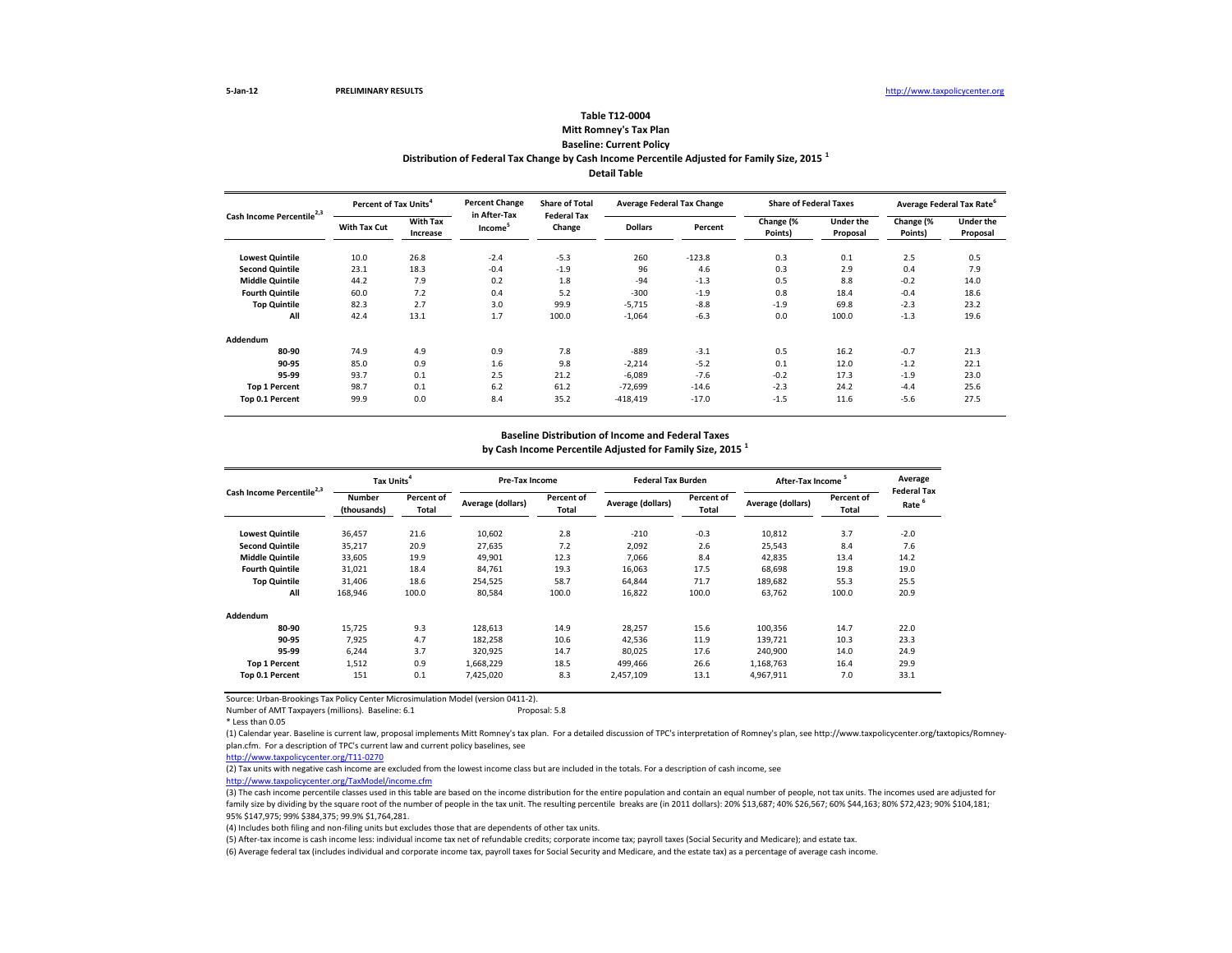## **Table T12-0004**

#### **Mitt Romney's Tax Plan Baseline: Current Policy**

### **Distribution of Federal Tax Change by Cash Income Percentile Adjusted for Family Size, 2015 <sup>1</sup> Detail Table - Single Tax Units**

| Cash Income Percentile <sup>2,3</sup> | Percent of Tax Units <sup>4</sup> |                             | <b>Percent Change</b><br>in After-Tax | <b>Share of Total</b>        |                | <b>Average Federal Tax Change</b> | <b>Share of Federal Taxes</b> |                              |                      | Average Federal Tax Rate <sup>6</sup> |
|---------------------------------------|-----------------------------------|-----------------------------|---------------------------------------|------------------------------|----------------|-----------------------------------|-------------------------------|------------------------------|----------------------|---------------------------------------|
|                                       | With Tax Cut                      | <b>With Tax</b><br>Increase | Income <sup>5</sup>                   | <b>Federal Tax</b><br>Change | <b>Dollars</b> | Percent                           | Change (%<br>Points)          | <b>Under the</b><br>Proposal | Change (%<br>Points) | <b>Under the</b><br>Proposal          |
| <b>Lowest Quintile</b>                | 11.6                              | 10.6                        | $-1.0$                                | $-3.3$                       | 79             | 20.9                              | 0.4                           | 1.6                          | 0.9                  | 5.4                                   |
| <b>Second Quintile</b>                | 27.9                              | 5.3                         | 0.0                                   | 0.0                          | 0              | 0.0                               | 0.4                           | 5.3                          | 0.0                  | 8.4                                   |
| <b>Middle Quintile</b>                | 41.7                              | 5.4                         | 0.4                                   | 3.8                          | $-131$         | $-2.3$                            | 0.7                           | 13.1                         | $-0.4$               | 14.5                                  |
| <b>Fourth Quintile</b>                | 54.8                              | 3.3                         | 0.8                                   | 8.0                          | $-370$         | $-3.0$                            | 1.1                           | 22.0                         | $-0.6$               | 20.0                                  |
| <b>Top Quintile</b>                   | 75.4                              | 0.9                         | 4.1                                   | 91.2                         | $-5,045$       | $-11.6$                           | $-2.6$                        | 57.9                         | $-3.0$               | 22.9                                  |
| All                                   | 35.7                              | 6.0                         | 1.9                                   | 100.0                        | $-677$         | $-7.7$                            | 0.0                           | 100.0                        | $-1.5$               | 18.4                                  |
| Addendum                              |                                   |                             |                                       |                              |                |                                   |                               |                              |                      |                                       |
| 80-90                                 | 68.4                              | 1.7                         | 1.4                                   | 9.2                          | $-977$         | $-4.5$                            | 0.5                           | 16.1                         | $-1.1$               | 22.3                                  |
| 90-95                                 | 76.6                              | 0.1                         | 2.2                                   | 9.9                          | $-2,165$       | $-6.8$                            | 0.1                           | 11.4                         | $-1.7$               | 22.7                                  |
| 95-99                                 | 88.5                              | 0.0                         | 3.3                                   | 18.9                         | $-5,534$       | $-10.1$                           | $-0.4$                        | 14.1                         | $-2.5$               | 22.0                                  |
| <b>Top 1 Percent</b>                  | 98.4                              | ×                           | 9.8                                   | 53.2                         | $-76,169$      | $-21.5$                           | $-2.9$                        | 16.2                         | $-6.7$               | 24.5                                  |
| Top 0.1 Percent                       | 99.8                              | 0.0                         | 12.9                                  | 28.2                         | $-450,542$     | $-23.5$                           | $-1.6$                        | 7.6                          | $-8.3$               | 27.1                                  |

# **Baseline Distribution of Income and Federal Taxes**

**by Cash Income Percentile Adjusted for Family Size, 2015 <sup>1</sup>**

| Cash Income Percentile <sup>2,3</sup> |                              | Tax Units <sup>4</sup> |                      | Pre-Tax Income      |                      | <b>Federal Tax Burden</b> | After-Tax Income <sup>5</sup> |                     | Average                                 |
|---------------------------------------|------------------------------|------------------------|----------------------|---------------------|----------------------|---------------------------|-------------------------------|---------------------|-----------------------------------------|
|                                       | <b>Number</b><br>(thousands) | Percent of<br>Total    | Average<br>(dollars) | Percent of<br>Total | Average<br>(dollars) | Percent of<br>Total       | Average<br>(dollars)          | Percent of<br>Total | <b>Federal Tax</b><br>Rate <sup>6</sup> |
| <b>Lowest Quintile</b>                | 23,196                       | 28.5                   | 8,395                | 5.4                 | 377                  | 1.2                       | 8,019                         | 6.5                 | 4.5                                     |
| <b>Second Quintile</b>                | 19,667                       | 24.2                   | 21,310               | 11.7                | 1,786                | 4.9                       | 19,524                        | 13.4                | 8.4                                     |
| <b>Middle Quintile</b>                | 15,891                       | 19.5                   | 37,519               | 16.6                | 5,576                | 12.4                      | 31,943                        | 17.7                | 14.9                                    |
| <b>Fourth Quintile</b>                | 11,931                       | 14.7                   | 60,761               | 20.2                | 12,502               | 20.9                      | 48,259                        | 20.0                | 20.6                                    |
| <b>Top Quintile</b>                   | 9,954                        | 12.2                   | 167,534              | 46.5                | 43,342               | 60.4                      | 124,192                       | 43.0                | 25.9                                    |
| All                                   | 81,336                       | 100.0                  | 44,116               | 100.0               | 8,780                | 100.0                     | 35,336                        | 100.0               | 19.9                                    |
| Addendum                              |                              |                        |                      |                     |                      |                           |                               |                     |                                         |
| 80-90                                 | 5,175                        | 6.4                    | 92,340               | 13.3                | 21,526               | 15.6                      | 70,814                        | 12.8                | 23.3                                    |
| 90-95                                 | 2,512                        | 3.1                    | 131,560              | 9.2                 | 32,039               | 11.3                      | 99,521                        | 8.7                 | 24.4                                    |
| 95-99                                 | 1,882                        | 2.3                    | 225,150              | 11.8                | 54,976               | 14.5                      | 170,174                       | 11.1                | 24.4                                    |
| <b>Top 1 Percent</b>                  | 385                          | 0.5                    | 1,132,088            | 12.1                | 353,705              | 19.1                      | 778,383                       | 10.4                | 31.2                                    |
| Top 0.1 Percent                       | 34                           | 0.0                    | 5,399,109            | 5.2                 | 1,913,762            | 9.2                       | 3,485,346                     | 4.2                 | 35.5                                    |

Source: Urban-Brookings Tax Policy Center Microsimulation Model (version 0411-2).

\* Less than 0.05

(1) Calendar year. Baseline is current law, proposal implements Mitt Romney's tax plan. For a detailed discussion of TPC's interpretation of Romney's plan, see

http://www.taxpolicycenter.org/taxtopics/Romney-plan.cfm. For a description of TPC's current law and current policy baselines, see

[http://www.taxpolicycente](http://www.taxpolicycenter.org/T11-0270)r.org/T11-0270

(2) Tax units with negative cash income are excluded from the lowest income class but are included in the totals. For a description of cash income, see

[http://www.taxpolicycente](http://www.taxpolicycenter.org/TaxModel/income.cfm)r.org/TaxModel/income.cfm

(3) The cash income percentile classes used in this table are based on the income distribution for the entire population and contain an equal number of people, not tax units. The incomes used are adjusted for family size by dividing by the square root of the number of people in the tax unit. The resulting percentile breaks are (in 2011 dollars): 20% \$13,687; 40% \$26,567; 60% \$44,163; 80% \$72,423; 90% \$104,181; 95% \$147,975; 99% \$384,375; 99.9% \$1,764,281.

(4) Includes both filing and non-filing units but excludes those that are dependents of other tax units.

(5) After-tax income is cash income less: individual income tax net of refundable credits; corporate income tax; payroll taxes (Social Security and Medicare); and estate tax.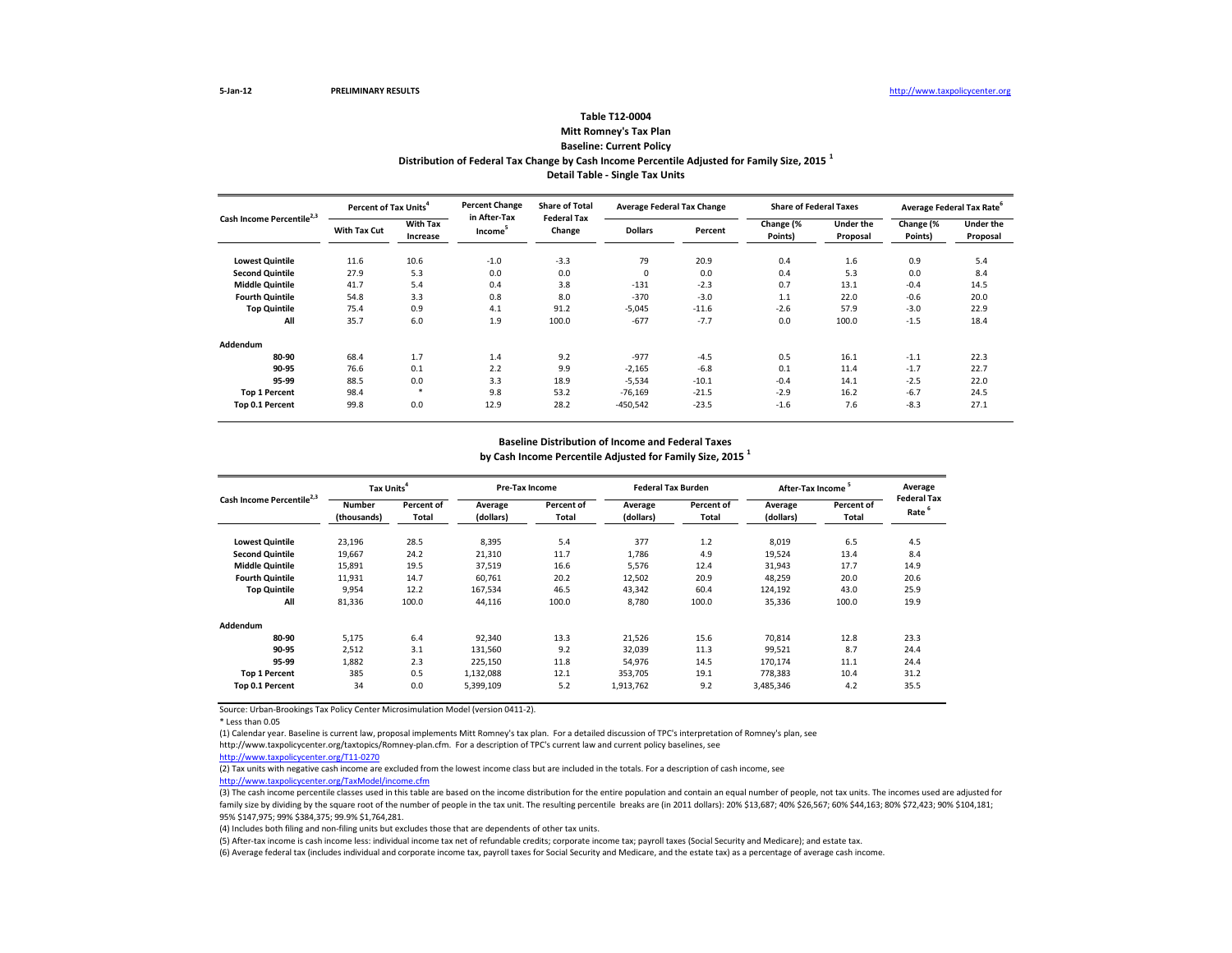### **Table T12-0004 Mitt Romney's Tax Plan**

## **Distribution of Federal Tax Change by Cash Income Percentile Adjusted for Family Size, 2015 <sup>1</sup> Baseline: Current Policy**

**Detail Table - Married Tax Units Filing Jointly**

| Cash Income Percentile <sup>2,3</sup> | Percent of Tax Units <sup>4</sup> |                             | <b>Percent Change</b><br>in After-Tax | <b>Share of Total</b><br><b>Federal Tax</b> |                | <b>Average Federal Tax Change</b> | <b>Share of Federal Taxes</b> |                       |                      | Average Federal Tax Rate <sup>6</sup> |
|---------------------------------------|-----------------------------------|-----------------------------|---------------------------------------|---------------------------------------------|----------------|-----------------------------------|-------------------------------|-----------------------|----------------------|---------------------------------------|
|                                       | With Tax Cut                      | <b>With Tax</b><br>Increase | <b>Income</b> <sup>5</sup>            | Change                                      | <b>Dollars</b> | Percent                           | Change (%<br>Points)          | Under the<br>Proposal | Change (%<br>Points) | <b>Under the</b><br>Proposal          |
| <b>Lowest Quintile</b>                | 13.0                              | 46.2                        | $-3.2$                                | $-1.9$                                      | 515            | $-69.4$                           | 0.1                           | $-0.1$                | 3.3                  | $-1.5$                                |
| <b>Second Quintile</b>                | 23.4                              | 45.6                        | $-0.7$                                | $-1.4$                                      | 253            | 8.5                               | 0.2                           | 1.2                   | 0.7                  | 8.2                                   |
| <b>Middle Quintile</b>                | 54.9                              | 9.7                         | 0.2                                   | 1.1                                         | $-113$         | $-1.3$                            | 0.3                           | 5.5                   | $-0.2$               | 12.8                                  |
| <b>Fourth Quintile</b>                | 66.7                              | 10.3                        | 0.3                                   | 3.6                                         | $-287$         | $-1.5$                            | 0.8                           | 16.1                  | $-0.3$               | 17.8                                  |
| <b>Top Quintile</b>                   | 86.8                              | 3.8                         | 2.7                                   | 98.2                                        | $-6,149$       | $-8.0$                            | $-1.4$                        | 77.1                  | $-2.0$               | 23.3                                  |
| All                                   | 61.7                              | 14.9                        | 1.8                                   | 100.0                                       | $-2,088$       | $-6.4$                            | 0.0                           | 100.0                 | $-1.4$               | 20.7                                  |
| Addendum                              |                                   |                             |                                       |                                             |                |                                   |                               |                       |                      |                                       |
| 80-90                                 | 79.6                              | 7.2                         | 0.8                                   | 6.8                                         | $-887$         | $-2.8$                            | 0.6                           | 16.4                  | $-0.6$               | 20.8                                  |
| 90-95                                 | 89.8                              | 1.4                         | 1.4                                   | 9.5                                         | $-2,293$       | $-4.8$                            | 0.2                           | 13.0                  | $-1.1$               | 21.9                                  |
| 95-99                                 | 96.4                              | 0.2                         | 2.3                                   | 21.1                                        | $-6,370$       | $-6.9$                            | $-0.1$                        | 19.6                  | $-1.7$               | 23.4                                  |
| <b>Top 1 Percent</b>                  | 99.0                              | 0.1                         | 5.4                                   | 60.8                                        | $-70,225$      | $-12.9$                           | $-2.1$                        | 28.3                  | $-3.8$               | 25.8                                  |
| Top 0.1 Percent                       | 100.0                             | 0.0                         | 7.5                                   | 35.6                                        | $-403,474$     | $-15.5$                           | $-1.4$                        | 13.3                  | $-5.1$               | 27.5                                  |

# **Baseline Distribution of Income and Federal Taxes**

**by Cash Income Percentile Adjusted for Family Size, 2015 <sup>1</sup>**

| Cash Income Percentile <sup>2,3</sup> |                              | Tax Units <sup>4</sup> |                      | Pre-Tax Income      |                      | <b>Federal Tax Burden</b> |                      | After-Tax Income <sup>5</sup> | Average                                 |
|---------------------------------------|------------------------------|------------------------|----------------------|---------------------|----------------------|---------------------------|----------------------|-------------------------------|-----------------------------------------|
|                                       | <b>Number</b><br>(thousands) | Percent of<br>Total    | Average<br>(dollars) | Percent of<br>Total | Average<br>(dollars) | Percent of<br>Total       | Average<br>(dollars) | Percent of<br>Total           | <b>Federal Tax</b><br>Rate <sup>6</sup> |
| <b>Lowest Quintile</b>                | 4,463                        | 7.6                    | 15,631               | 0.8                 | $-743$               | $-0.2$                    | 16,374               | 1.1                           | $-4.8$                                  |
| <b>Second Quintile</b>                | 6,865                        | 11.7                   | 39,057               | 3.1                 | 2,966                | 1.1                       | 36,091               | 3.7                           | 7.6                                     |
| <b>Middle Quintile</b>                | 11,932                       | 20.3                   | 64,653               | 8.9                 | 8,408                | 5.2                       | 56,244               | 10.0                          | 13.0                                    |
| <b>Fourth Quintile</b>                | 15,574                       | 26.5                   | 104,032              | 18.8                | 18,758               | 15.3                      | 85,274               | 19.8                          | 18.0                                    |
| <b>Top Quintile</b>                   | 19,635                       | 33.4                   | 302,339              | 68.7                | 76,545               | 78.5                      | 225,793              | 65.9                          | 25.3                                    |
| All                                   | 58,870                       | 100.0                  | 146,762              | 100.0               | 32,529               | 100.0                     | 114,233              | 100.0                         | 22.2                                    |
| Addendum                              |                              |                        |                      |                     |                      |                           |                      |                               |                                         |
| 80-90                                 | 9.415                        | 16.0                   | 149,979              | 16.3                | 32,089               | 15.8                      | 117,890              | 16.5                          | 21.4                                    |
| 90-95                                 | 5,079                        | 8.6                    | 208,633              | 12.3                | 47,974               | 12.7                      | 160,659              | 12.1                          | 23.0                                    |
| 95-99                                 | 4,077                        | 6.9                    | 367,942              | 17.4                | 92,290               | 19.7                      | 275,652              | 16.7                          | 25.1                                    |
| <b>Top 1 Percent</b>                  | 1,065                        | 1.8                    | 1,845,234            | 22.7                | 545,613              | 30.3                      | 1,299,621            | 20.6                          | 29.6                                    |
| Top 0.1 Percent                       | 108                          | 0.2                    | 7,994,782            | 10.0                | 2,602,523            | 14.7                      | 5,392,259            | 8.7                           | 32.6                                    |

Source: Urban-Brookings Tax Policy Center Microsimulation Model (version 0411-2).

\* Less than 0.05

(1) Calendar year. Baseline is current law, proposal implements Mitt Romney's tax plan. For a detailed discussion of TPC's interpretation of Romney's plan, see

http://www.taxpolicycenter.org/taxtopics/Romney-plan.cfm. For a description of TPC's current law and current policy baselines, see

[http://www.taxpolicycente](http://www.taxpolicycenter.org/T11-0270)r.org/T11-0270

(2) Tax units with negative cash income are excluded from the lowest income class but are included in the totals. For a description of cash income, see

[http://www.taxpolicycente](http://www.taxpolicycenter.org/TaxModel/income.cfm)r.org/TaxModel/income.cfm

(3) The cash income percentile classes used in this table are based on the income distribution for the entire population and contain an equal number of people, not tax units. The incomes used are adjusted for family size by dividing by the square root of the number of people in the tax unit. The resulting percentile breaks are (in 2011 dollars): 20% \$13,687; 40% \$26,567; 60% \$44,163; 80% \$72,423; 90% \$104,181; 95% \$147,975; 99% \$384,375; 99.9% \$1,764,281.

(4) Includes both filing and non-filing units but excludes those that are dependents of other tax units.

(5) After-tax income is cash income less: individual income tax net of refundable credits; corporate income tax; payroll taxes (Social Security and Medicare); and estate tax.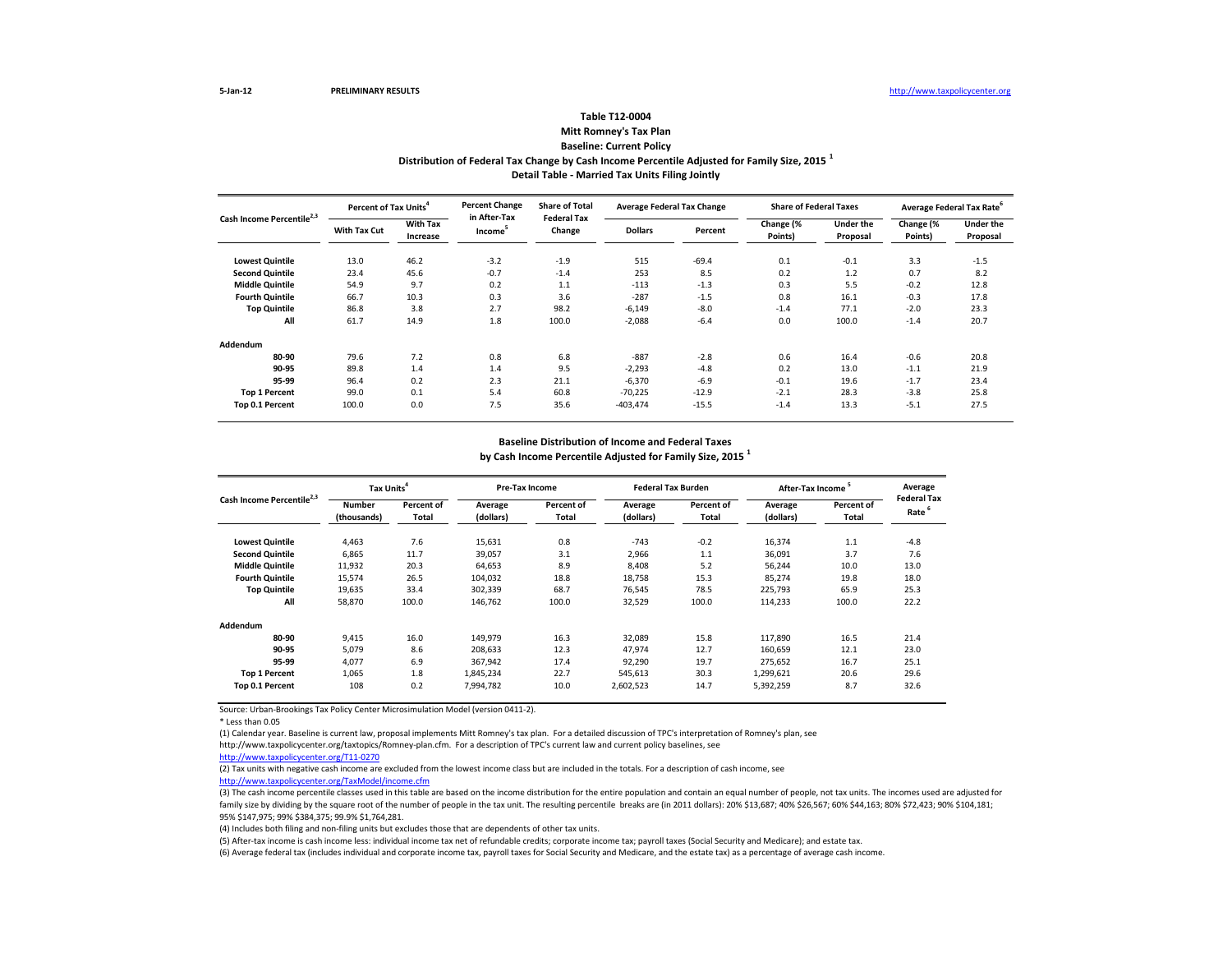## **Table T12-0004**

### **Mitt Romney's Tax Plan Baseline: Current Policy**

**Distribution of Federal Tax Change by Cash Income Percentile Adjusted for Family Size, 2015 <sup>1</sup>**

**Detail Table - Head of Household Tax Units**

| Cash Income Percentile <sup>2,3</sup> | Percent of Tax Units <sup>4</sup> |                             | <b>Percent Change</b><br>in After-Tax | <b>Share of Total</b><br><b>Federal Tax</b> | <b>Average Federal Tax Change</b> |         | <b>Share of Federal Taxes</b> |                              |                      | Average Federal Tax Rate <sup>6</sup> |
|---------------------------------------|-----------------------------------|-----------------------------|---------------------------------------|---------------------------------------------|-----------------------------------|---------|-------------------------------|------------------------------|----------------------|---------------------------------------|
|                                       | <b>With Tax Cut</b>               | <b>With Tax</b><br>Increase | Income <sup>5</sup>                   | Change                                      | <b>Dollars</b>                    | Percent | Change (%<br>Points)          | <b>Under the</b><br>Proposal | Change (%<br>Points) | <b>Under the</b><br>Proposal          |
| <b>Lowest Quintile</b>                | 4.1                               | 61.1                        | $-4.0$                                | 169.6                                       | 626                               | $-40.0$ | 3.5                           | $-5.0$                       | 4.5                  | $-6.7$                                |
| <b>Second Quintile</b>                | 11.5                              | 27.4                        | $-0.6$                                | 52.5                                        | 201                               | 10.1    | 0.8                           | 11.3                         | 0.6                  | 6.6                                   |
| <b>Middle Quintile</b>                | 28.3                              | 12.8                        | $-0.1$                                | 10.4                                        | 65                                | 0.8     | $-0.3$                        | 26.7                         | 0.1                  | 15.4                                  |
| <b>Fourth Quintile</b>                | 47.9                              | 7.6                         | 0.1                                   | $-8.7$                                      | $-95$                             | $-0.6$  | $-0.8$                        | 29.7                         | $-0.1$               | 19.7                                  |
| <b>Top Quintile</b>                   | 70.4                              | 0.5                         | 2.1                                   | $-123.6$                                    | $-2,986$                          | $-6.1$  | $-3.2$                        | 37.3                         | $-1.5$               | 23.5                                  |
| All                                   | 19.4                              | 32.0                        | $-0.3$                                | 100.0                                       | 121                               | 2.0     | 0.0                           | 100.0                        | 0.3                  | 13.8                                  |
| Addendum                              |                                   |                             |                                       |                                             |                                   |         |                               |                              |                      |                                       |
| 80-90                                 | 65.4                              | 0.6                         | 0.5                                   | $-13.4$                                     | $-504$                            | $-1.8$  | $-0.6$                        | 14.8                         | $-0.4$               | 22.9                                  |
| 90-95                                 | 68.3                              | 0.5                         | 1.1                                   | $-10.3$                                     | $-1,371$                          | $-3.4$  | $-0.3$                        | 5.8                          | $-0.8$               | 22.9                                  |
| 95-99                                 | 90.0                              | 0.2                         | 2.4                                   | $-32.1$                                     | $-5,210$                          | $-7.3$  | $-0.8$                        | 8.1                          | $-1.8$               | 22.7                                  |
| <b>Top 1 Percent</b>                  | 96.4                              | ×                           | 5.9                                   | $-67.8$                                     | $-61,141$                         | $-13.4$ | $-1.5$                        | 8.6                          | $-4.1$               | 26.3                                  |
| Top 0.1 Percent                       | 99.2                              | 0.2                         | 8.4                                   | $-38.2$                                     | $-400,565$                        | $-16.6$ | $-0.8$                        | 3.8                          | $-5.6$               | 28.0                                  |

# **Baseline Distribution of Income and Federal Taxes**

**by Cash Income Percentile Adjusted for Family Size, 2015 <sup>1</sup>**

| Cash Income Percentile <sup>2,3</sup> | Tax Units <sup>4</sup>       |                     |                      | Pre-Tax Income      |                      | <b>Federal Tax Burden</b> |                      | After-Tax Income <sup>5</sup> | Average                                 |
|---------------------------------------|------------------------------|---------------------|----------------------|---------------------|----------------------|---------------------------|----------------------|-------------------------------|-----------------------------------------|
|                                       | <b>Number</b><br>(thousands) | Percent of<br>Total | Average<br>(dollars) | Percent of<br>Total | Average<br>(dollars) | Percent of<br>Total       | Average<br>(dollars) | Percent of<br>Total           | <b>Federal Tax</b><br>Rate <sup>6</sup> |
| <b>Lowest Quintile</b>                | 8,554                        | 32.8                | 13,984               | 10.3                | $-1,564$             | $-8.5$                    | 15,548               | 13.2                          | $-11.2$                                 |
| <b>Second Quintile</b>                | 8,234                        | 31.5                | 33,302               | 23.5                | 1,995                | 10.4                      | 31,307               | 25.6                          | 6.0                                     |
| <b>Middle Quintile</b>                | 5,041                        | 19.3                | 54,971               | 23.8                | 8,424                | 27.0                      | 46,547               | 23.3                          | 15.3                                    |
| <b>Fourth Quintile</b>                | 2,893                        | 11.1                | 83,770               | 20.8                | 16,577               | 30.5                      | 67,192               | 19.3                          | 19.8                                    |
| <b>Top Quintile</b>                   | 1,307                        | 5.0                 | 194,776              | 21.8                | 48,806               | 40.5                      | 145,970              | 18.9                          | 25.1                                    |
| All                                   | 26,121                       | 100.0               | 44,620               | 100.0               | 6,025                | 100.0                     | 38,595               | 100.0                         | 13.5                                    |
| Addendum                              |                              |                     |                      |                     |                      |                           |                      |                               |                                         |
| 80-90                                 | 840                          | 3.2                 | 124,047              | 8.9                 | 28,847               | 15.4                      | 95,200               | 7.9                           | 23.3                                    |
| 90-95                                 | 238                          | 0.9                 | 171,264              | 3.5                 | 40,548               | 6.1                       | 130,717              | 3.1                           | 23.7                                    |
| 95-99                                 | 194                          | 0.7                 | 293,736              | 4.9                 | 71,764               | 8.9                       | 221,972              | 4.3                           | 24.4                                    |
| <b>Top 1 Percent</b>                  | 35                           | 0.1                 | 1,501,783            | 4.5                 | 456,257              | 10.2                      | 1,045,526            | 3.6                           | 30.4                                    |
| Top 0.1 Percent                       | 3                            | 0.0                 | 7,219,902            | 1.9                 | 2,420,757            | 4.6                       | 4,799,145            | 1.4                           | 33.5                                    |

Source: Urban-Brookings Tax Policy Center Microsimulation Model (version 0411-2).

\* Less than 0.05

(1) Calendar year. Baseline is current law, proposal implements Mitt Romney's tax plan. For a detailed discussion of TPC's interpretation of Romney's plan, see

http://www.taxpolicycenter.org/taxtopics/Romney-plan.cfm. For a description of TPC's current law and current policy baselines, see

[http://www.taxpolicycente](http://www.taxpolicycenter.org/T11-0270)r.org/T11-0270

(2) Tax units with negative cash income are excluded from the lowest income class but are included in the totals. For a description of cash income, see

[http://www.taxpolicycente](http://www.taxpolicycenter.org/TaxModel/income.cfm)r.org/TaxModel/income.cfm

(3) The cash income percentile classes used in this table are based on the income distribution for the entire population and contain an equal number of people, not tax units. The incomes used are adjusted for family size by dividing by the square root of the number of people in the tax unit. The resulting percentile breaks are (in 2011 dollars): 20% \$13,687; 40% \$26,567; 60% \$44,163; 80% \$72,423; 90% \$104,181; 95% \$147,975; 99% \$384,375; 99.9% \$1,764,281.

(4) Includes both filing and non-filing units but excludes those that are dependents of other tax units.

(5) After-tax income is cash income less: individual income tax net of refundable credits; corporate income tax; payroll taxes (Social Security and Medicare); and estate tax.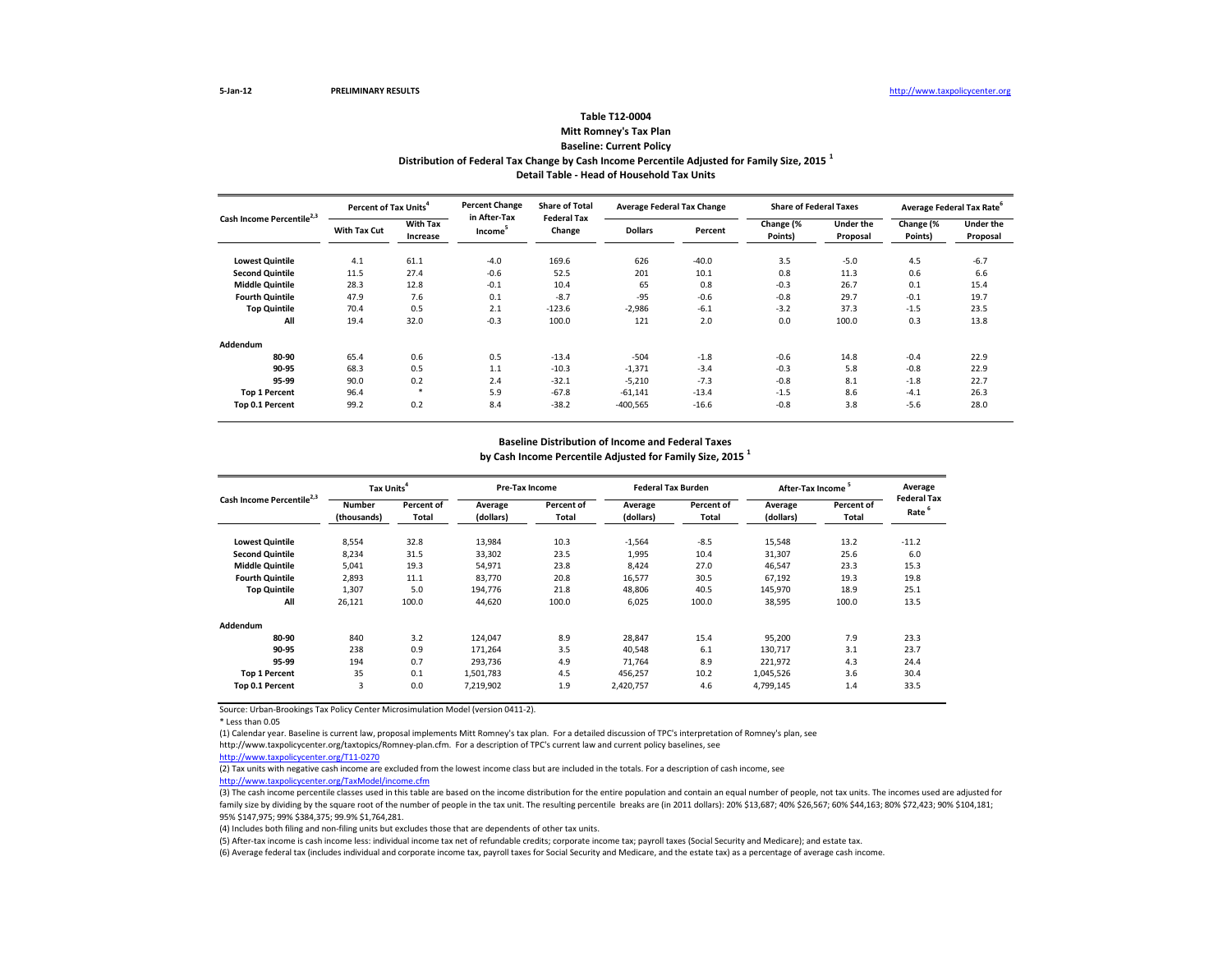### **Distribution of Federal Tax Change by Cash Income Percentile Adjusted for Family Size, 2015 <sup>1</sup> Detail Table - Tax Units with Children Table T12-0004 Mitt Romney's Tax Plan Baseline: Current Policy**

| Cash Income Percentile <sup>2,3</sup> | Percent of Tax Units <sup>4</sup> |                             | <b>Percent Change</b><br>in After-Tax | <b>Share of Total</b><br><b>Federal Tax</b> |                | <b>Average Federal Tax Change</b> | <b>Share of Federal Taxes</b> |                       |                      | Average Federal Tax Rate <sup>o</sup> |
|---------------------------------------|-----------------------------------|-----------------------------|---------------------------------------|---------------------------------------------|----------------|-----------------------------------|-------------------------------|-----------------------|----------------------|---------------------------------------|
|                                       | <b>With Tax Cut</b>               | <b>With Tax</b><br>Increase | Income <sup>3</sup>                   | Change                                      | <b>Dollars</b> | Percent                           | Change (%<br>Points)          | Under the<br>Proposal | Change (%<br>Points) | <b>Under the</b><br>Proposal          |
| <b>Lowest Quintile</b>                | 2.6                               | 70.7                        | $-4.5$                                | $-26.4$                                     | 770            | $-35.9$                           | 0.7                           | $-1.4$                | 5.2                  | $-9.2$                                |
| <b>Second Quintile</b>                | 10.3                              | 46.9                        | $-0.9$                                | $-12.1$                                     | 332            | 14.7                              | 0.4                           | 2.8                   | 0.9                  | 6.8                                   |
| <b>Middle Quintile</b>                | 38.8                              | 14.6                        | $-0.1$                                | $-1.1$                                      | 34             | 0.3                               | 0.3                           | 10.3                  | 0.1                  | 15.5                                  |
| <b>Fourth Quintile</b>                | 55.3                              | 15.5                        | 0.1                                   | 1.8                                         | $-55$          | $-0.3$                            | 0.6                           | 21.7                  | $-0.1$               | 19.6                                  |
| <b>Top Quintile</b>                   | 82.3                              | 7.0                         | 2.0                                   | 137.2                                       | $-4,934$       | $-5.7$                            | $-2.0$                        | 66.6                  | $-1.5$               | 25.0                                  |
| All                                   | 35.7                              | 32.2                        | 0.7                                   | 100.0                                       | $-600$         | $-2.8$                            | 0.0                           | 100.0                 | $-0.6$               | 20.1                                  |
| <b>Addendum</b>                       |                                   |                             |                                       |                                             |                |                                   |                               |                       |                      |                                       |
| 80-90                                 | 73.6                              | 11.9                        | 0.4                                   | 6.7                                         | $-458$         | $-1.2$                            | 0.3                           | 16.6                  | $-0.3$               | 22.7                                  |
| 90-95                                 | 85.6                              | 2.7                         | 0.8                                   | 10.2                                        | $-1,539$       | $-2.6$                            | 0.0                           | 11.1                  | $-0.6$               | 23.5                                  |
| 95-99                                 | 98.3                              | 0.2                         | 1.7                                   | 28.5                                        | $-5,411$       | $-4.7$                            | $-0.3$                        | 16.9                  | $-1.3$               | 25.4                                  |
| <b>Top 1 Percent</b>                  | 99.2                              | 0.2                         | 4.9                                   | 91.8                                        | $-73,641$      | $-10.8$                           | $-2.0$                        | 22.0                  | $-3.4$               | 27.8                                  |
| Top 0.1 Percent                       | 99.9                              | ۰                           | 7.1                                   | 55.5                                        | $-475,761$     | $-14.1$                           | $-1.3$                        | 9.8                   | $-4.7$               | 28.8                                  |

#### **Baseline Distribution of Income and Federal Taxes**

**by Cash Income Percentile Adjusted for Family Size, 2015 <sup>1</sup>**

| Cash Income Percentile <sup>2,3</sup> | Tax Units <sup>4</sup>       |                     | Pre-Tax Income    |                     | <b>Federal Tax Burden</b> |                     | <b>After-Tax Income</b> |                     | Average                                 |
|---------------------------------------|------------------------------|---------------------|-------------------|---------------------|---------------------------|---------------------|-------------------------|---------------------|-----------------------------------------|
|                                       | <b>Number</b><br>(thousands) | Percent of<br>Total | Average (dollars) | Percent of<br>Total | Average (dollars)         | Percent of<br>Total | Average (dollars)       | Percent of<br>Total | <b>Federal Tax</b><br>Rate <sup>6</sup> |
| <b>Lowest Quintile</b>                | 10,299                       | 20.5                | 14,919            | 3.0                 | $-2,148$                  | $-2.1$              | 17,068                  | 4.3                 | $-14.4$                                 |
| <b>Second Quintile</b>                | 10,995                       | 21.9                | 37.962            | 8.1                 | 2,255                     | 2.3                 | 35,706                  | 9.6                 | 5.9                                     |
| <b>Middle Quintile</b>                | 10,131                       | 20.2                | 67,712            | 13.3                | 10,471                    | 10.0                | 57,241                  | 14.2                | 15.5                                    |
| <b>Fourth Quintile</b>                | 10,153                       | 20.2                | 112,761           | 22.3                | 22,169                    | 21.1                | 90,592                  | 22.6                | 19.7                                    |
| <b>Top Quintile</b>                   | 8,372                        | 16.7                | 329,225           | 53.6                | 87,263                    | 68.6                | 241,963                 | 49.7                | 26.5                                    |
| All                                   | 50,185                       | 100.0               | 102.460           | 100.0               | 21,234                    | 100.0               | 81,227                  | 100.0               | 20.7                                    |
| Addendum                              |                              |                     |                   |                     |                           |                     |                         |                     |                                         |
| 80-90                                 | 4,416                        | 8.8                 | 171,499           | 14.7                | 39,337                    | 16.3                | 132,162                 | 14.3                | 22.9                                    |
| 90-95                                 | 1,992                        | 4.0                 | 245,849           | 9.5                 | 59,289                    | 11.1                | 186,560                 | 9.1                 | 24.1                                    |
| 95-99                                 | 1,588                        | 3.2                 | 434,482           | 13.4                | 115,606                   | 17.2                | 318,876                 | 12.4                | 26.6                                    |
| <b>Top 1 Percent</b>                  | 375                          | 0.8                 | 2,183,049         | 15.9                | 679,964                   | 23.9                | 1,503,085               | 13.8                | 31.2                                    |
| Top 0.1 Percent                       | 35                           | 0.1                 | ***************   | 6.9                 | 3,368,530                 | 11.1                | 6,666,293               | 5.7                 | 33.6                                    |

Source: Urban-Brookings Tax Policy Center Microsimulation Model (version 0411-2).

\* Less than 0.05

Note: Tax units with children are those claiming an exemption for children at home or away from home.

(1) Calendar year. Baseline is current law, proposal implements Mitt Romney's tax plan. For a detailed discussion of TPC's interpretation of Romney's plan, see http://www.taxpolicycenter.org/taxtopics/Romneyplan.cfm. For a description of TPC's current law and current policy baselines, see

[http://www.taxpolicycente](http://www.taxpolicycenter.org/T11-0270)r.org/T11-0270

(2) Tax units with negative cash income are excluded from the lowest income class but are included in the totals. For a description of cash income, see

[http://www.taxpolicycente](http://www.taxpolicycenter.org/TaxModel/income.cfm)r.org/TaxModel/income.cfm

(3) The cash income percentile classes used in this table are based on the income distribution for the entire population and contain an equal number of people, not tax units. The incomes used are adjusted for family size by dividing by the square root of the number of people in the tax unit. The resulting percentile breaks are (in 2011 dollars): 20% \$13,687; 40% \$26,567; 60% \$44,163; 80% \$72,423; 90% \$104,181; 95% \$147,975; 99% \$384,375; 99.9% \$1,764,281.

(4) Includes both filing and non-filing units but excludes those that are dependents of other tax units.

(5) After-tax income is cash income less: individual income tax net of refundable credits; corporate income tax; payroll taxes (Social Security and Medicare); and estate tax.